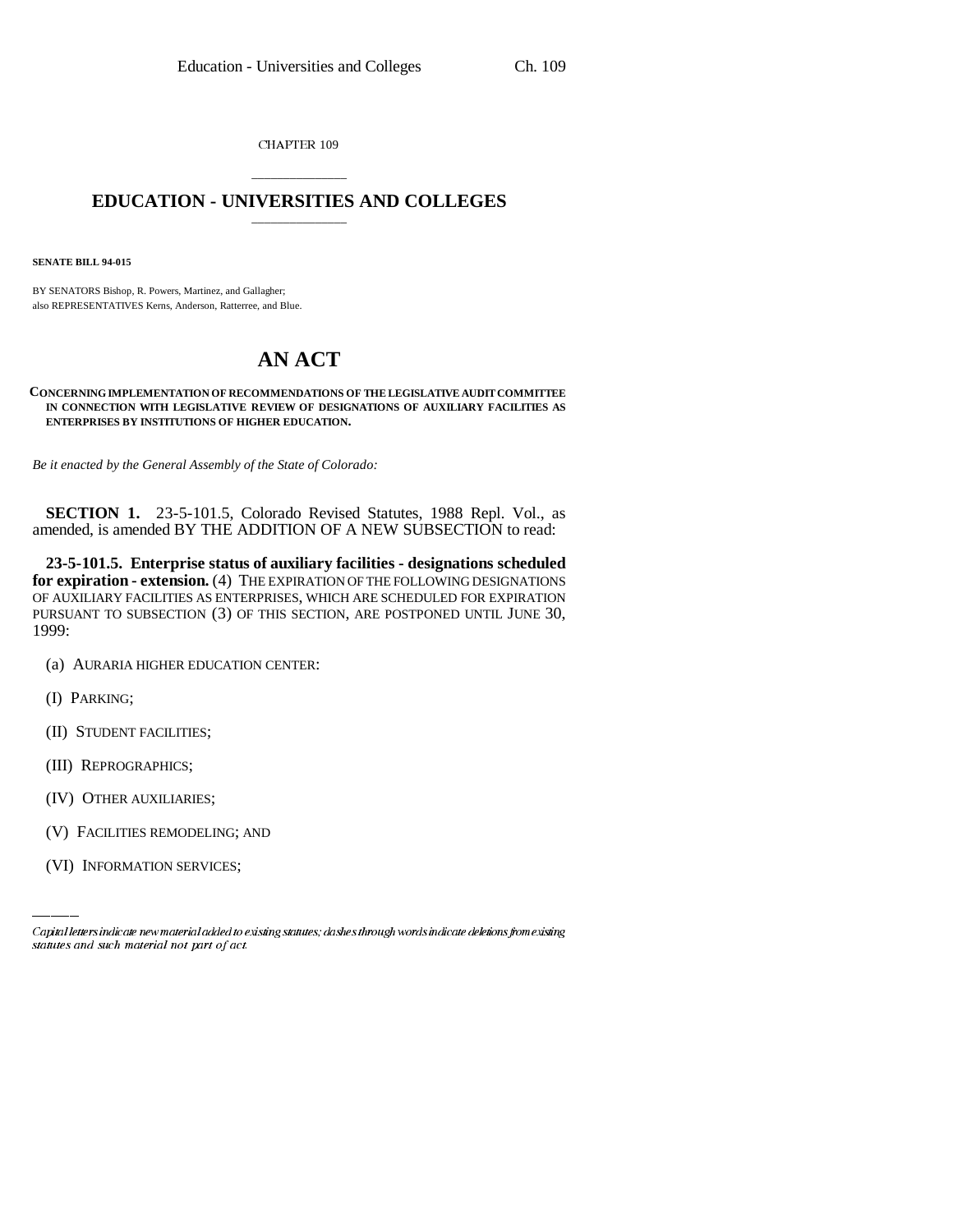- (b) UNIVERSITY OF COLORADO:
- (I) AUXILIARY FACILITIES;
- (II) EDUCATION SERVICES;
- (III) RESEARCH SUPPORT SERVICES; AND
- (IV) OTHER SELF-FUNDED SERVICES;
- (c) COLORADO SCHOOL OF MINES:
- (I) STUDENT AND FACULTY SERVICES;
- (II) CONTINUING EDUCATION;
- (III) GENERAL OPERATIONS; AND
- (IV) RESEARCH REVOLVING;
- (d) UNIVERSITY OF NORTHERN COLORADO:
- (I) CONTINUING EDUCATION;
- (II) STUDENT HEALTH CENTER;
- (III) AUXILIARIES;
- (IV) SELF-SUPPORTING; AND
- (V) STADIUM ENTERPRISE;
- (e) COLORADO COMMUNITY COLLEGE AND OCCUPATIONAL EDUCATION SYSTEM:
- (I) INTERNAL SERVICES OPERATIONS;
- (II) CONTINUING EDUCATION;
- (III) STUDENT AND FACULTY SERVICES;
- (IV) SALES AND SERVICES OF EDUCATIONAL ACTIVITIES; AND
- (V) TEC OPERATIONS;
- (f) COLORADO STATE UNIVERSITY SYSTEM:
- (I) STUDENT AND FACULTY OPERATIONS AND ACTIVITIES;
- (II) CONTINUING EDUCATION;